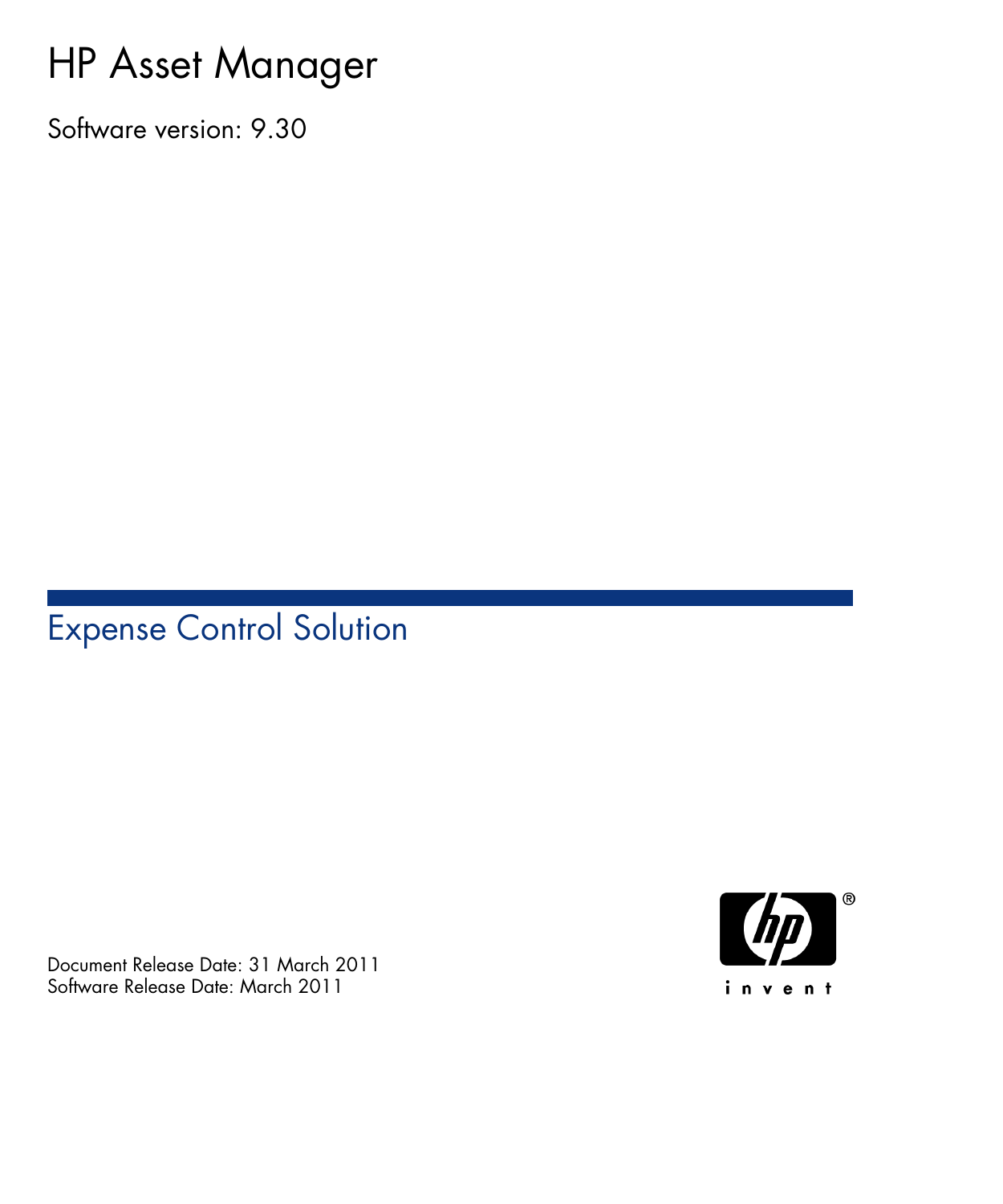## Legal Notices

#### **Copyright Notices**

© Copyright 1994-2011 Hewlett-Packard Development Company, L.P.

#### **Restricted Rights Legend**

Confidential computer software.

Valid license from HP required for possession, use or copying.

Consistent with FAR 12.211 and 12.212, Commercial Computer Software, Computer Software Documentation, and Technical Data for Commercial Items are licensed to the U.S. Government under vendor's standard commercial license.

#### **Warranty**

The only warranties for HP products and services are set forth in the express warranty statements accompanying such products and services.

Nothing herein should be construed as constituting an additional warranty.

HP shall not be liable for technical or editorial errors or omissions contained herein.

The information contained herein is subject to change without notice.

For information about third-party and/or open source license agreements, or to view open source code, use one of the following ways:

- <sup>n</sup> In the ThirdParty directory of the software installation CD-ROM
- n In the directories in which the binary files of the third-party and/or open source tools are located after installation of the software.
- n Through the component's url indicated in the **Open Source and Third-Party Software License Agreements** guide

#### **Trademark Notices**

- n Adobe®, Adobe logo®, Acrobat® and Acrobat Logo® are trademarks of Adobe Systems Incorporated.
- n Corel® and Corel logo® are trademarks or registered trademarks of Corel Corporation or Corel Corporation Limited.
- Java is a registered trademark of Oracle and/or its affiliates.
- n Microsoft®, Windows®, Windows NT®, Windows® XP, Windows Mobile® and Windows Vista® are U.S. registered trademarks of Microsoft Corporation.
- Oracle® is a registered trademark of Oracle Corporation and/or its affiliates.
- UNIX<sup>®</sup> is a registered trademark of The Open Group.

#### **Acknowledgements**

This product includes software developed by the Apache Software Foundation [\(http://www.apache.org/](http://www.apache.org/) [http://www.apache.org/]), which is Copyright © The Apache Software Foundation. All rights reserved.

This product includes software developed by The OpenLDAP Foundation, which is Copyright ©, The OpenLDAP Foundation, Redwood City, California, USA. All Rights Reserved. OpenLDAP® is a registered trademark of the OpenLDAP Foundation.

This product includes software developed by the OpenSSL Project for use in the OpenSSL Toolkit (http://www.openssl.org/), which is Copyright © The OpenSSL Project. All rights reserved.

This product includes software developed by the OpenSymphony Group (http://www.opensymphony.com/), which is Copyright © The OpenSymphony Group. All rights reserved.

This product includes code licensed from RSA Data Security.

This product includes software developed by the JDOM Project (http://www.jdom.org/), which is Copyright © Jason Hunter & Brett McLaughlin. All rights reserved.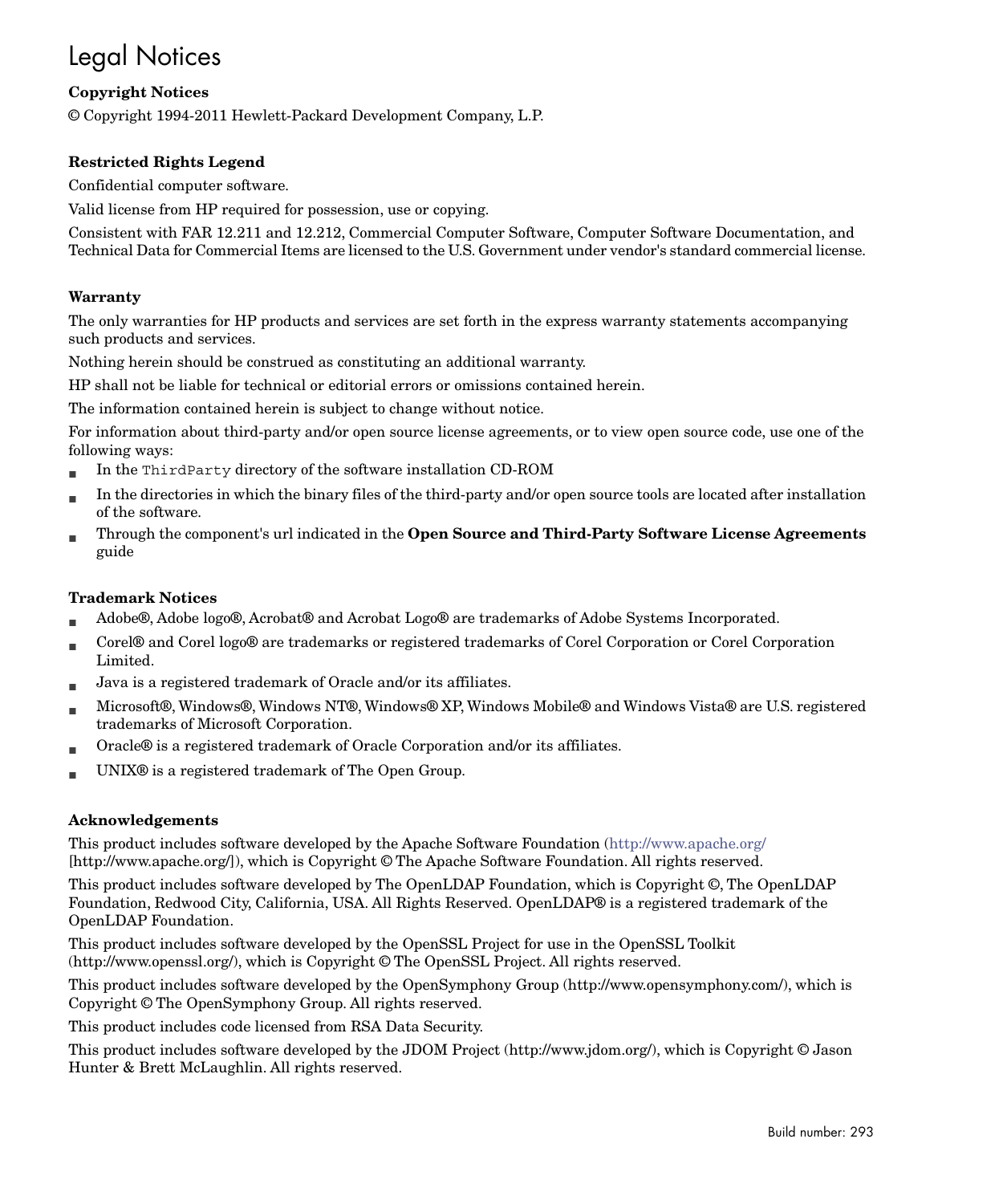# Table of Contents

| Chapter 1. Positioning 7                                                                                                                                                                                                    |                |
|-----------------------------------------------------------------------------------------------------------------------------------------------------------------------------------------------------------------------------|----------------|
| What is Asset Manager useful for? 7<br>What is the HP Evolution Model? 8<br>What is the Expense Control solution? 8                                                                                                         |                |
| Chapter 2. The Expense Control solution 11                                                                                                                                                                                  |                |
|                                                                                                                                                                                                                             |                |
|                                                                                                                                                                                                                             | 15             |
| Your contact at HP $\ldots$ $\ldots$ $\ldots$ $\ldots$ $\ldots$ $\ldots$ $\ldots$ $\ldots$<br>Asset Manager Support Matrix<br>Information on the HP offering $\ldots$ $\ldots$ $\ldots$ $\ldots$ $\ldots$ $\ldots$ $\ldots$ | 15<br>15<br>16 |
|                                                                                                                                                                                                                             |                |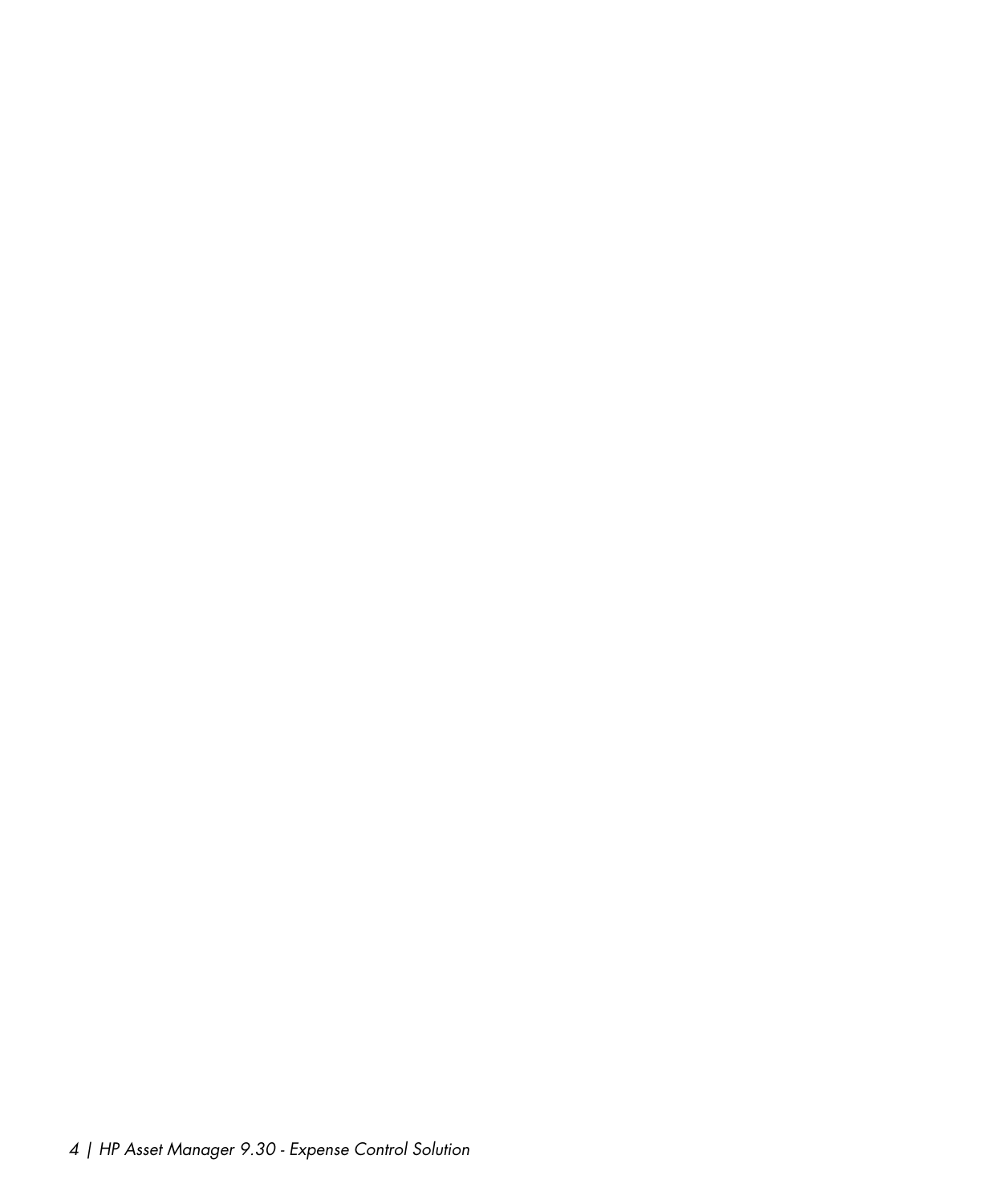# **Introduction**

## <span id="page-4-0"></span>What is the aim of this guide?

This guide aims to provide answers to the following questions:

- What is the Expense Control solution?
- What are the key benefits of Asset Manager?
- <span id="page-4-1"></span>■ Who is Asset Manager aimed at?
- What solutions are possible with Asset Manager?
- How does Asset Manager work?

### Who is this guide aimed at?

This guide is aimed at anyone looking for answers to the questions in section [What is the aim of this guide?](#page-4-0) [page 5]. This guide aims to provide answers that are:

- **Direct:** You are not required to install or use Asset Manager
- **n Comprehensive**: with both an **executive** presentation (**[Positioning](#page-6-0)**) [page 7]) and a **practical** demonstration of the Windows interface functionality  $(\triangleright$  [The Expense Control solution](#page-10-0) [page 11])

In particular, this concerns anyone who wishes to evaluate the potential of Asset Manager, such as:

<sup>n</sup> Journalists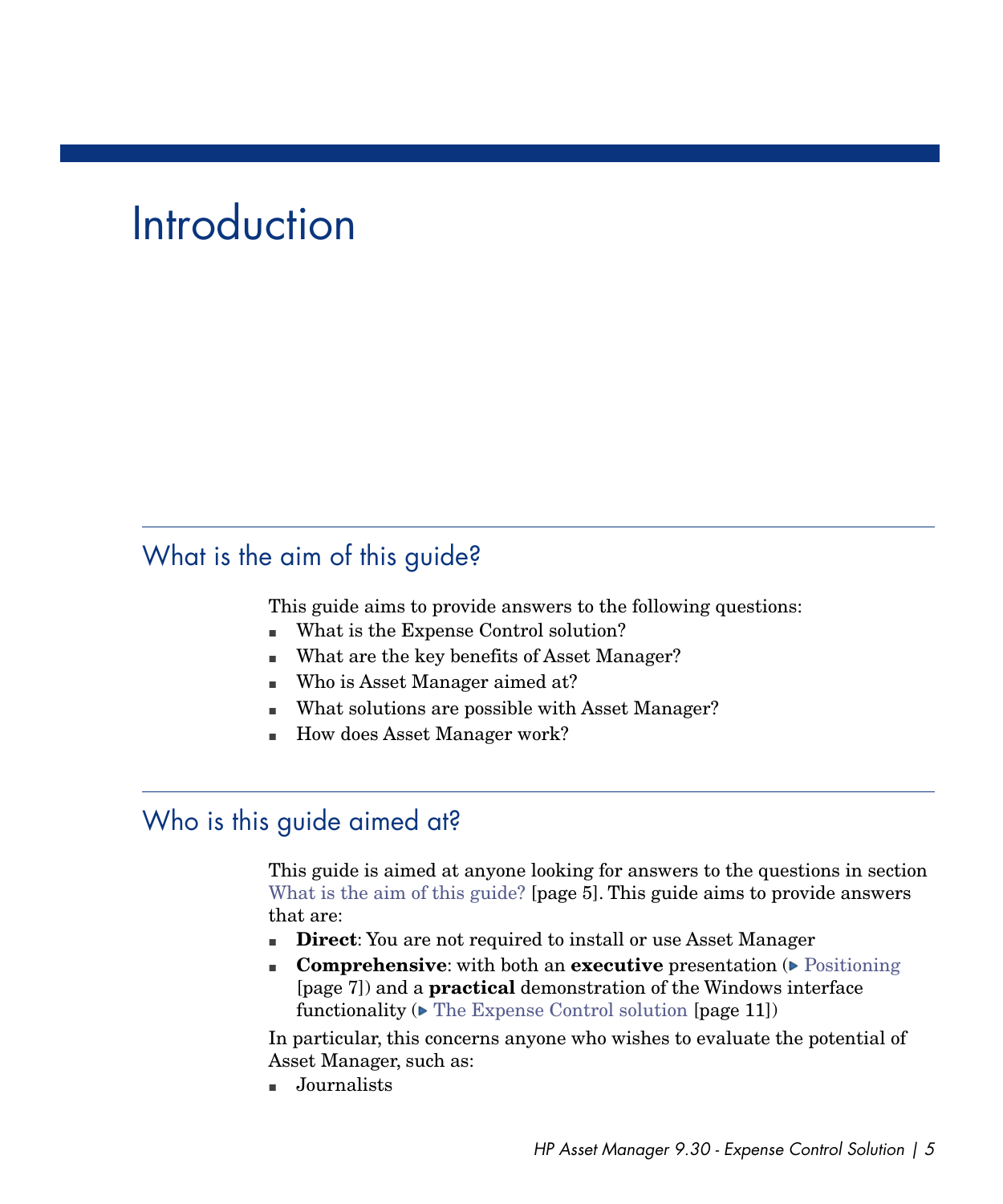- Industry experts
- <span id="page-5-0"></span><sup>n</sup> Consultants

## How to use this guide

#### **Chapter [Positioning](#page-6-0)**

This chapter enables you to understand:

- What Asset Manager is useful for
- $\blacksquare$  What solutions are possible with Asset Manager
- <sup>n</sup> What are the benefits of the **Expense Control** solution for a company?

#### **Chapter [The Expense Control solution](#page-10-0)**

This chapter describes in detail the **Expense Control** solution. This "guided tour" includes numerous screen shots. You are not required to install Asset Manager.

### **Appendix [Asset Manager Support Matrix](#page-14-2)**

This appendix specifies the environments in which Asset Manager works.

### **Appendix [Going further](#page-14-0)**

This appendix gives you pointers to additional resources you might want to consult to go further with Asset Manager.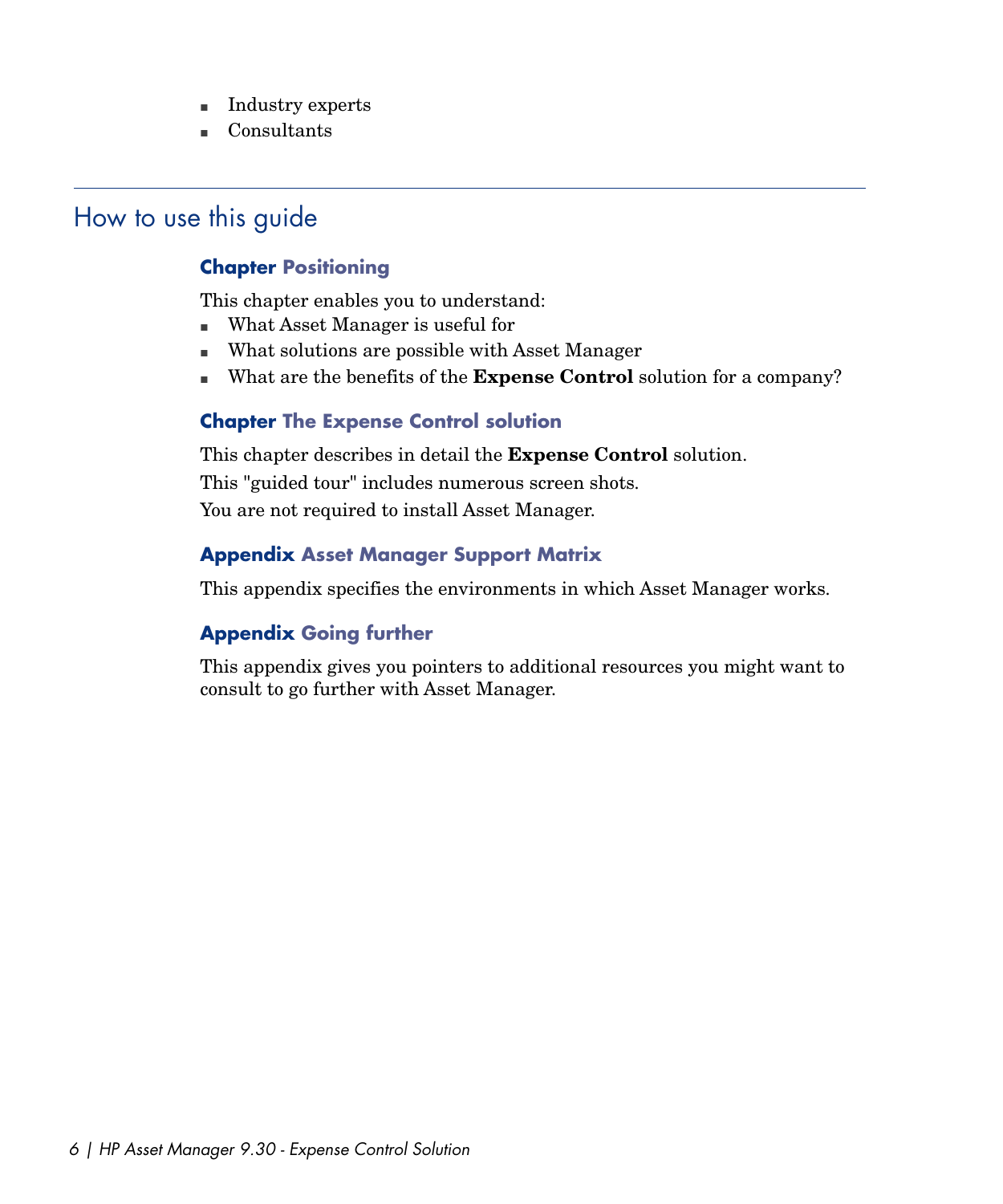# 1 Positioning

## <span id="page-6-0"></span>What we do

<span id="page-6-1"></span>HP has over 20 years of experience helping customers achieve the highest return on their asset and service management investments. That experience has led us to build industry best practices, including those reflecting IT Infrastructure Library (ITIL) guidelines, into our products.

## What is Asset Manager useful for?

Asset Manager allows you to manage your asset portfolio and all events associated to the lifecycle of each of your portfolio items: asset acquisition, related costs (taxes, property, maintenance contracts, work orders, etc.).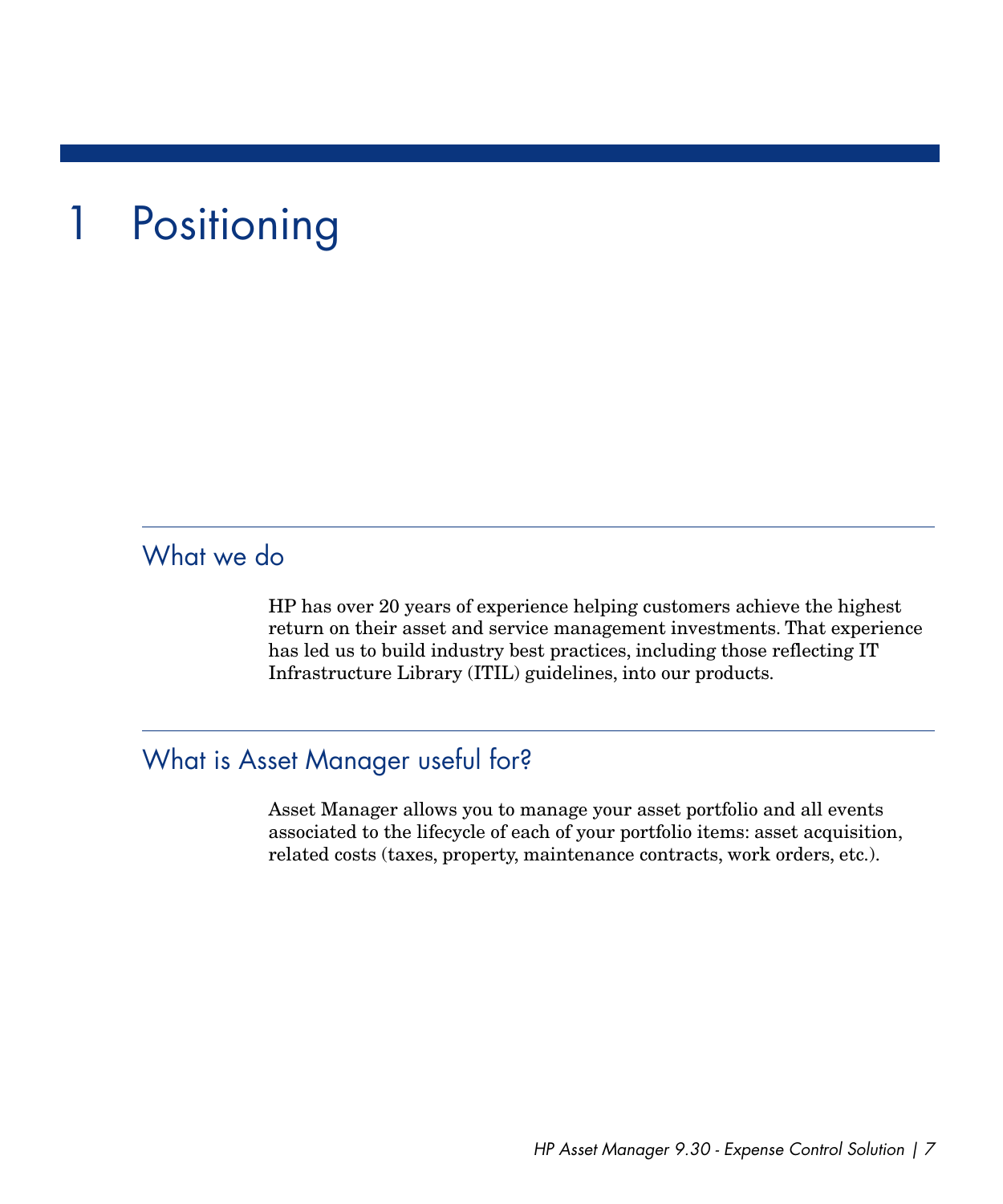## <span id="page-7-0"></span>What is the HP Evolution Model?



### **Evolution Model**

The HP Evolution Model demonstrates how the **Expense Control** solution can help a company develop by implementing efficient IT asset management.

To share product customization knowledge with our customers, we created HP **ValuePath**. ValuePath is an integrated services and support program that combines HP's best practices expertise with your core business knowledge to ensure success. Regardless if you are a new customer, or an existing customer, HP ValuePath can help your organization gain the greatest long-term value from our solutions.

<span id="page-7-1"></span>Right after **Asset Tracking**, the **Expense Control** solution is the second stage of the **ValuePath**. It is also linked to the other **ValuePath** solutions: **Process Automation** and **Asset Optimization**.

The **Expense Control** solution aims at helping you move from the Reactive to the Proactive stage of HP's Evolution Model.

## What is the Expense Control solution?

The **Expense Control** solution is dedicated to those companies who have successfully implemented the **Asset Tracking** solution, where all company assets are identified and tracked.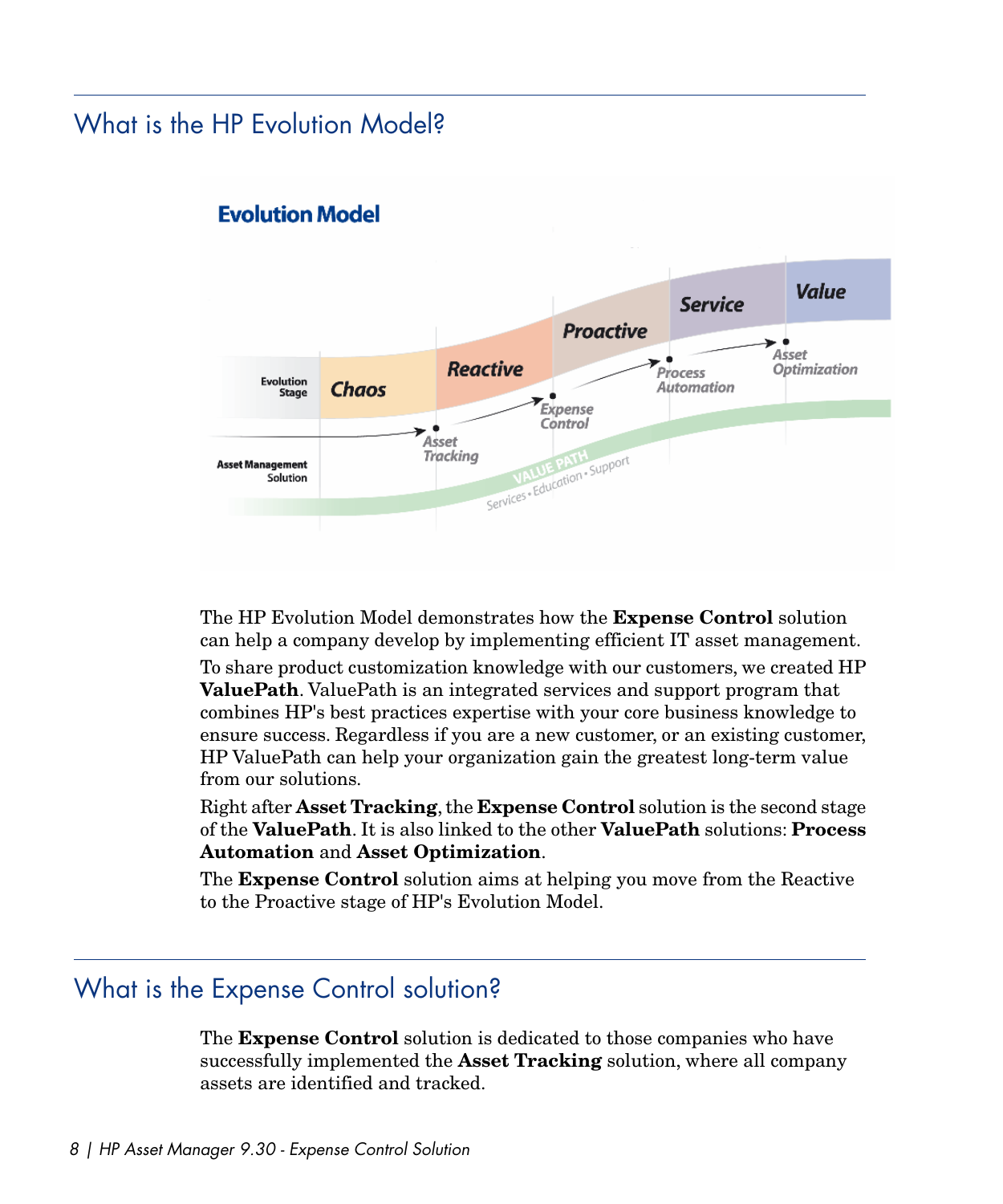The **Expense Control** solution is aimed at organizations who encounter difficulties:

- $\blacksquare$  Controling expenditure
- <sup>n</sup> Implementing adequate chargeback procedures
- Formalizing procedures
- Proactively managing contracts

The HP **Expense Control** solution enables organizations to:

- <sup>n</sup> Avoid unnecessary penalties for being out of compliance with contracts
- Improve budget control
- <sup>n</sup> Maximize the value of what they already own
- $\blacksquare$  Make intelligent budgeting and purchasing decisions
- $\Box$  Optimally deploy assets while automatically preventing licensing violations

The **Expense Control** solution consists of:

- $\blacksquare$  Automating expenditure tracking
- n Providing reliable chargeback functionality
- <sup>n</sup> Automating contract enforcement
- $\blacksquare$  Identifying software usage

#### **How to evaluate results?**

The results of implementing the **Expense Control** solution can be measured using the following performance indicators:

- <sup>n</sup> Consolidated expenditure tracking
- <sup>n</sup> Expenditure charged to specific cost centers and budget categories
- <sup>n</sup> Reduced or optimized license costs
- <sup>n</sup> Limited penalties for poor management of contracts

#### **Asset Manager modules making up the solution**

The following Asset Manager modules make up the Expense Control solution:

- n Portfolio
- <sup>n</sup> Financials
- **Contracts**

#### **HP Software components used in the solution**

The **Expense Control** solution comprises the following HP Software components:

- <sup>n</sup> Asset Manager
- <sup>n</sup> HP Connect-It

Connect-It facilitates data transfer between applications by querying a source application for data and mapping this data to the target application.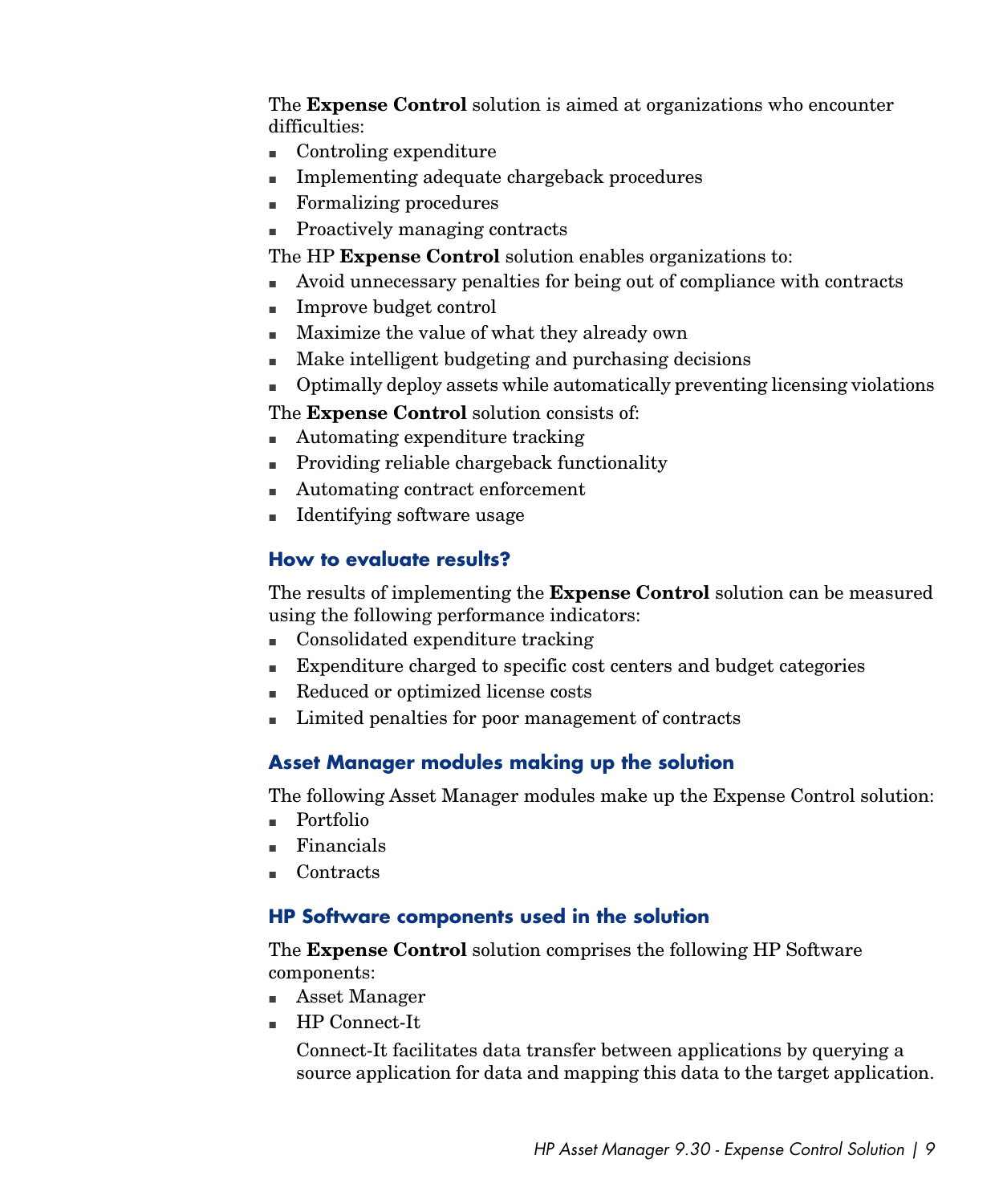**FIP Discovery and Dependency Mapping Inventory** 

HP Discovery and Dependency Mapping Inventory enables your organization to automatically identify and manage the hardware, software, and network devices that makes up your IT infrastructure. The collected data is then used to populate and update the Asset Manager database.

#### **Project assumptions**

The following assumptions are used when implementing the **Expense Control** solution:

- n The **Asset Tracking** solution is complete and Asset Manager, HP Connect-It and HP Discovery and Dependency Mapping Inventory are installed.
- n The project team members have completed the mandatory Asset Manager training courses (End-User,Administrative, Software License Management, Finance Module).
- $\blacksquare$  The solution will use the built-in product functionality with HP Professional Services implementation templates. Minimal customizations are required.
- <sup>n</sup> No tables will be added to a HP Software application.
- <sup>n</sup> No tailoring of screens or tables is included with this project.
- <sup>n</sup> No integration to external systems are included with this project.
- $\blacksquare$  No custom reports are included with this project.
- n Technical documentation will be provided at the end of the project is included within the project scope.
- <sup>n</sup> HP Connect-It is used as the integration tool between other HP Software applications.
- $\blacksquare$  All HP Connect-It scenarios are pre-defined with no customization possible.
- <sup>n</sup> No scripting activities are included as part of this solution.
- <sup>n</sup> No Asset Manager security profiles are to be modified.
- $\blacksquare$  Alerts and notifications will be standard as included in the base system.
- <sup>n</sup> Status and expense reports are provided as needed for the project.
- $\blacksquare$  The customer is responsible for all formal documentation required for the business requirements.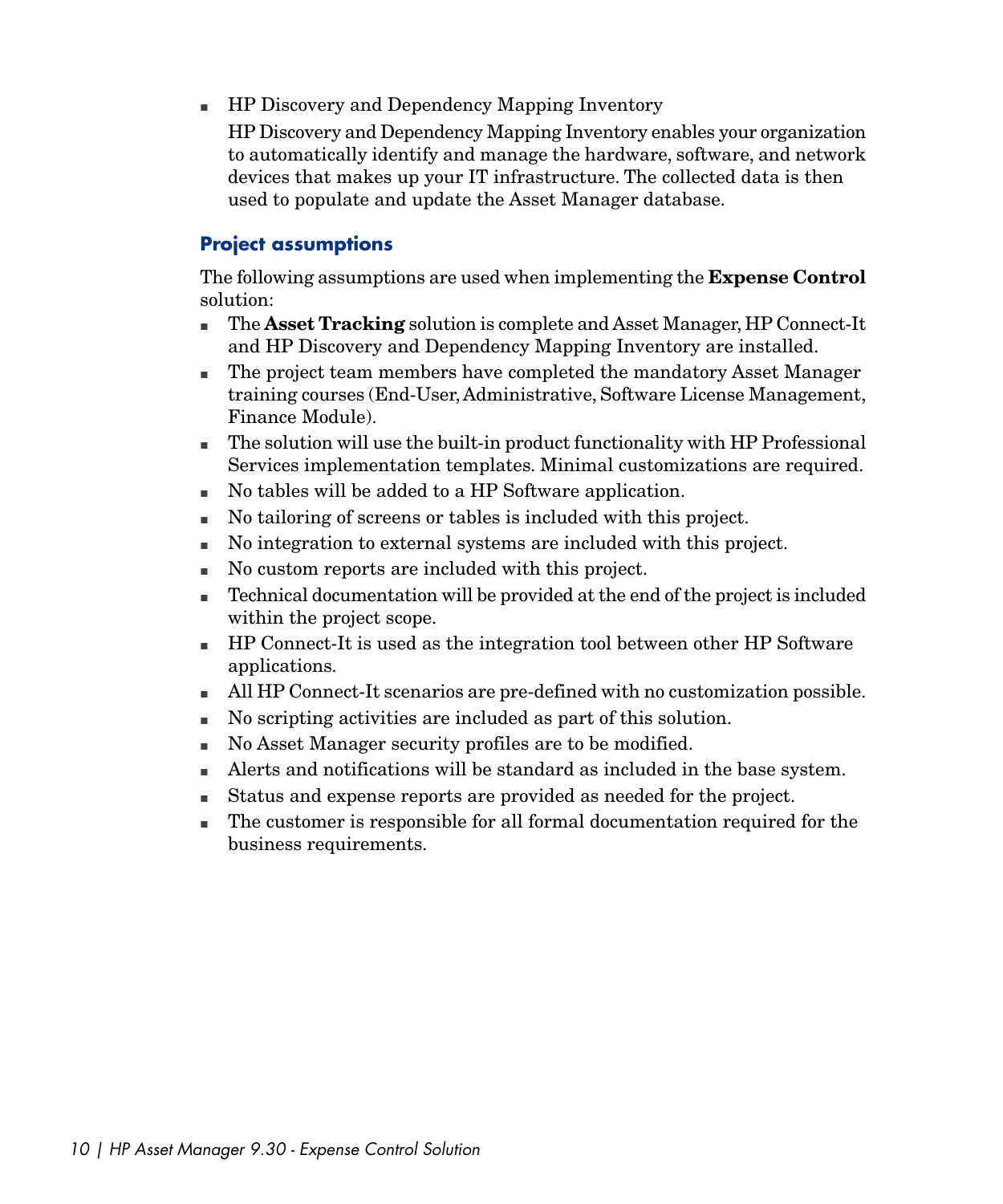# 2 The Expense Control solution

<span id="page-10-0"></span>The **Asset Tracking** solution first allows you to answer the key fundamental questions of what assets make up the infrastructure, where are they located, and who has access to them.

The **Expense Control** solution is the second step after Asset Tracking. This solution provides complete cradle-to-grave cost control for assets. The whole lifecycle is covered: Procurement, Maintenance, Upgrades and Compliance. In Expense Control, the operative word is control. Controlling your assets means avoiding unnecessary expenses, leveraging the value of what the enterprise has and intelligently planning for future budgets and purchases.

<span id="page-10-1"></span>The **Expense Control** solution helps a company identify, control and generally improve all expenses associated to assets.

### Implementation phases

The **Expense Control** solution can be divided into several phases:

- 1 **Expense Control** workshop
- 2 Software audit
- 3 Lease and contract management
- 4 Software license compliance
- 5 Financial Management
- 6 Infrastructure deployment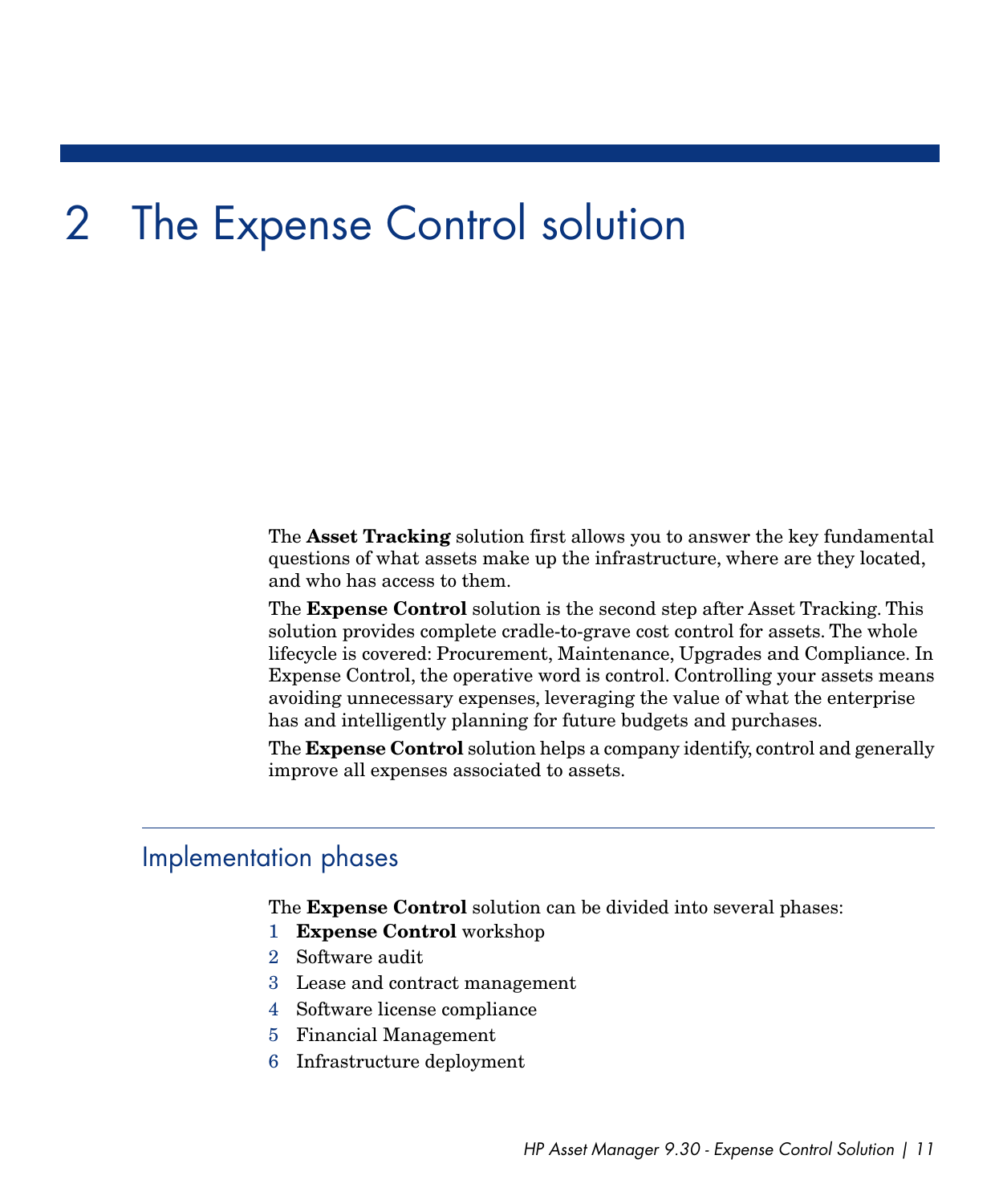7 Project documentation

#### **Expense Control** workshop

The **Expense Control** Workshop is conducted to better understand your environment and best determine how to use HP's out-of-the-box tool functionality to compliment your IT processes as it pertains to the Expense Control Solution.

The workshop is a facilitated session which includes both your team and HP subject matter experts to provide the best approach for your environment.

Some of the items within the assessment include:

- n Analyzing your current environment and understanding the business and technology requirements for the project
- <sup>n</sup> Recommending a strategic approach to deploy the HP Software toolset within your computing environment

### Software audit

The Software Audit phase is where the HP Discovery and Dependency Mapping Inventory tool is used to discover the software applications within your computing environment. Once the applications have been discovered, you can rename them or modify their description. This phase also provides you the ability to identify any in-house applications that are not in compliance with your corporate environment.

### Lease and contract management

This phase is where all business procedures linked to lease and contract management are simplified and automated. Workflows and actions are customized to provide notification functionality to the appropriate customer team members when a contract has administrative needs (i.e. expiration, renewal, lease returns, etc.)

The critical data collected during this phase is extremely useful to forecast budgets, negotiate contracts and generally take informed and better business decisions.

You will be able to track the terms and conditions of your contractual requirements and respect key dates (expiration, renewal, return, purchase option, etc.). This means you avoid penalties for non-compliance and thus improve relationships with your suppliers and use contractual conditions to their best advantage. Being better informed, you will also be able to leverage your maintenance contracts to the full.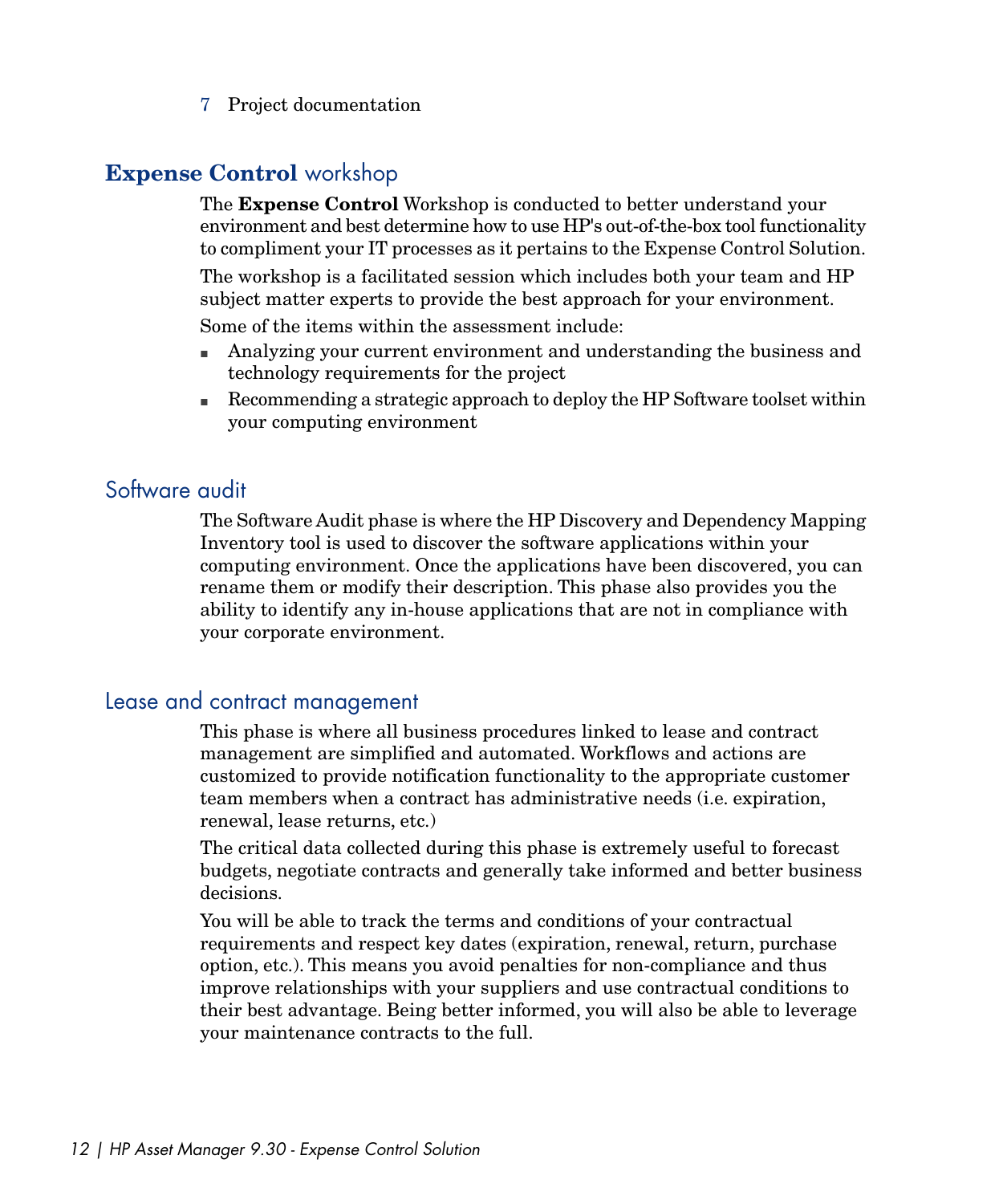#### Software licence compliance

The Software License Compliance phase is the creation of software/entitlement counters and rules that were defined within the Workshop. HP Software will create five software license counter/entitlement policies to assist the management of the software applications identified within the workshop. The end result of this initiative is the association of the discovered applications from the Software Audit to the software contracts identified within the Lease/Contract Management phase to the Software License quantities provided by the customer. A workflow and action template is provided to enhance the administrative notification functionality when a software counter is out of compliance.

The solution automates the process of managing software, associated licenses, and deployment. You can significantly reduce costs, simplify support, and continuously verify licenses, virtually eliminating the risk of noncompliance.

### Financial Management

This phase reconciles actual expenses with budget according to a template provided by HP.

Reconciling actual expenses with budgets, **Expense Control** ensures operations are on track with financial goals. Unique expense categories can be defined for each department, ensuring expenses are automatically and consistently allocated to appropriate business units. The solution provides the ability to compare life cycle costs among similar assets, identifying those that have fewer associated costs. It also aids with long-term strategic planning, improved purchasing decisions and effective budgeting.

#### Infrastructure deployment

The Infrastructure Deployment phase can be considered the "heart" of the project. By this phase the data has been collected and analyzed by the HP Software tools. You can then choose how to organize the data in Asset Manager according to your objectives.

This phase also establishes data integrity (eliminating duplicate records in existing data sources, changing some data to be standardized in upper case, or establishing consistency across data sources when information about a single asset is contained in more than one data source).

Once the data sources have been identified and cleaned, importing the data into Asset Manager is a smooth process. Whether using HP Connect-It or Asset Manager import utility, the tool will assist your ability to import the data into Asset Manager. Testing occurs to verify that the customizations made and imported data meet the requirements defined at the workshop.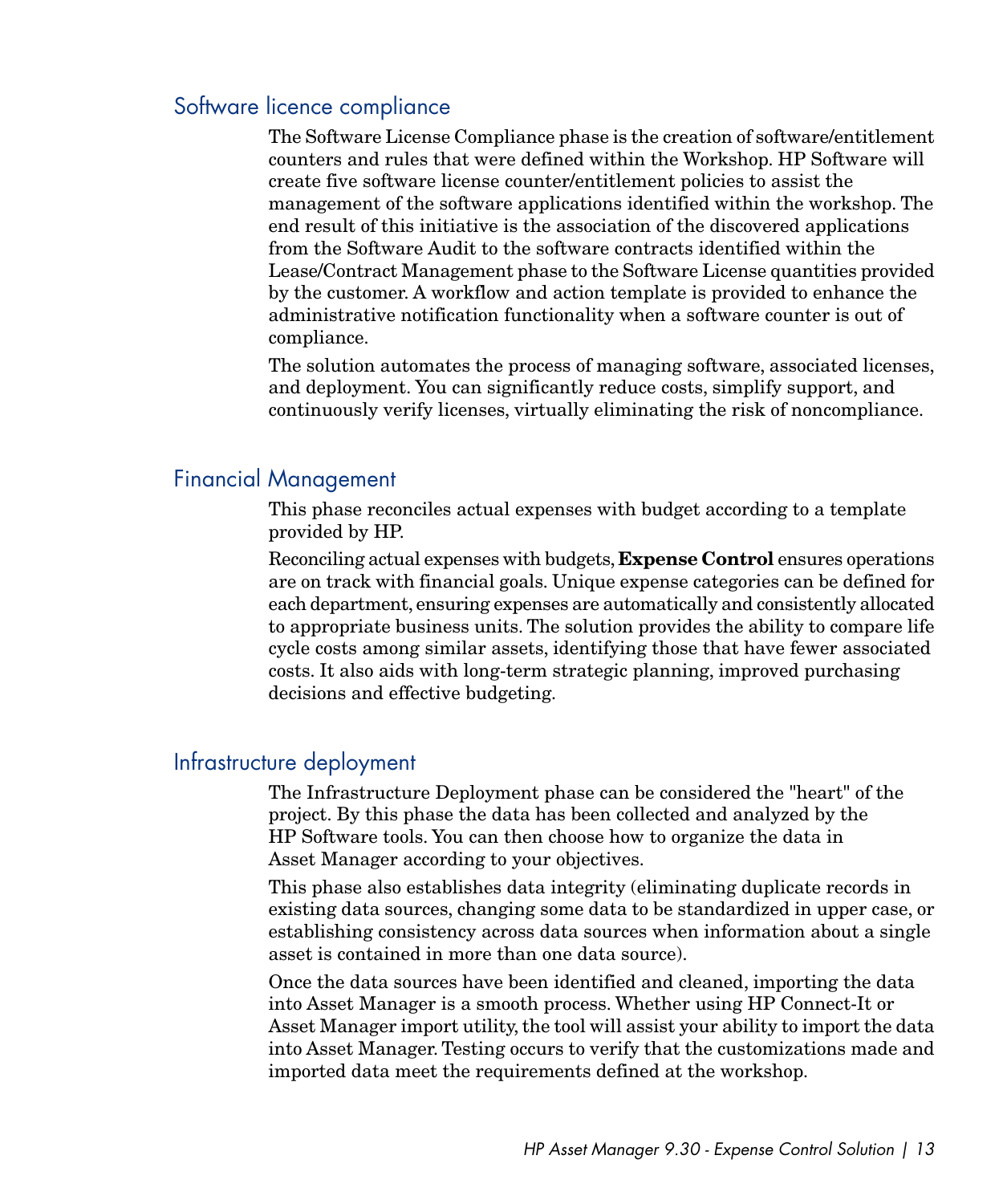### Project documentation

To better understand the product customizations within each phase, HP provides a Technical Design Document (TDD). The TDD will provide an executive and detailed overview of the **Expense Control** solution implementation. This is a great resource when reviewing how a customization was performed or to assist additional customization needed as the organization evolves to the next evolutionary phase.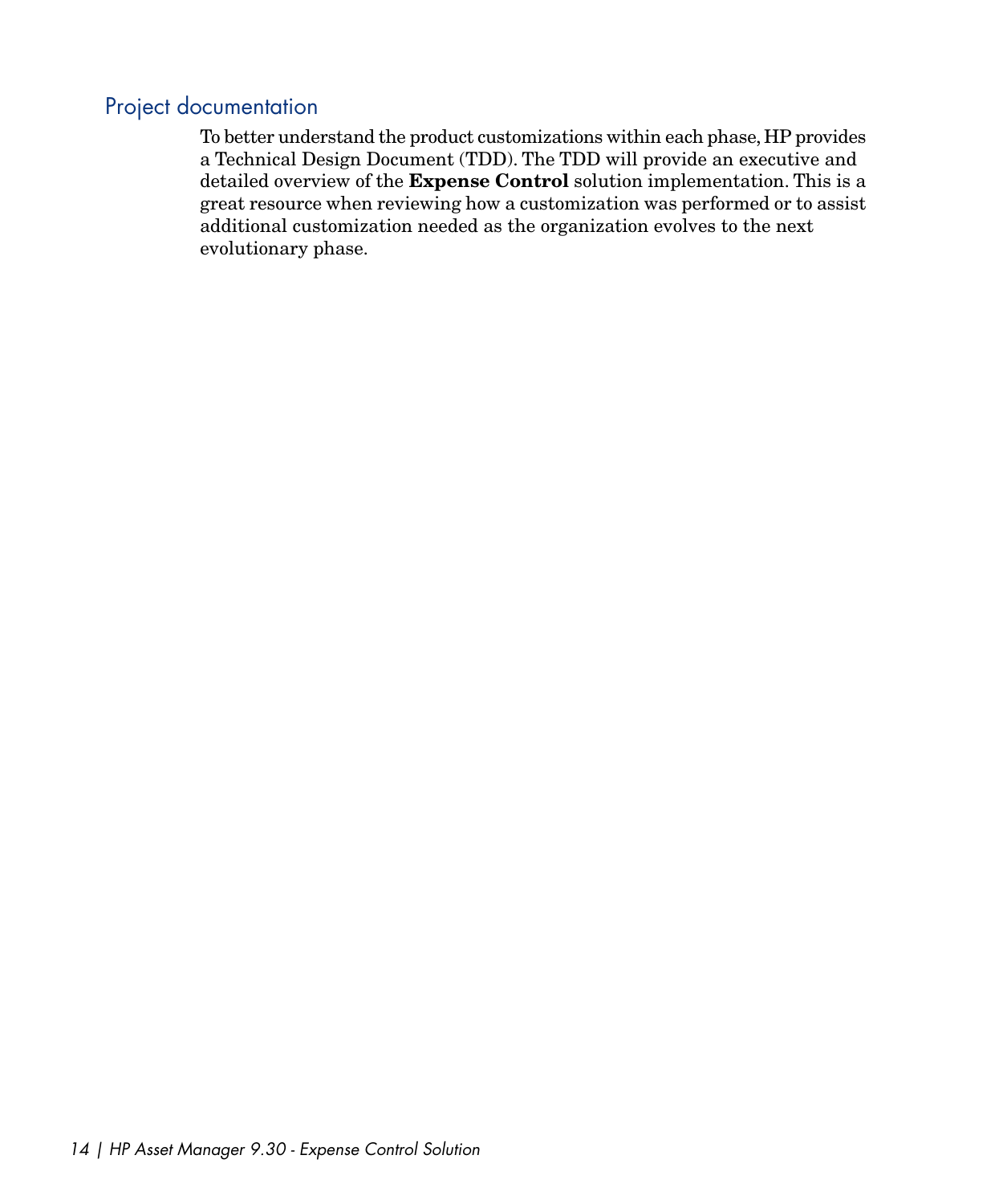# A Going further

<span id="page-14-1"></span><span id="page-14-0"></span>You have several ways of finding out more about Asset Manager:

## Your contact at HP

<span id="page-14-2"></span>If you wish to obtain additional information, you can contact: HP Matthew Schvimmer (Asset Manager Marketing) 3611 Valley Centre Drive San Diego, CA 92130 +1 (858) 720-5254

## Asset Manager Support Matrix

For information on supported environments, refer to the HP support site at [www.hp.com/go/hpsoftwaresupport.](www.hp.com/go/hpsoftwaresupport)

Please contact HP for an identifier and a password.

Once you are logged on to the support site, click the<Support matrices> link.